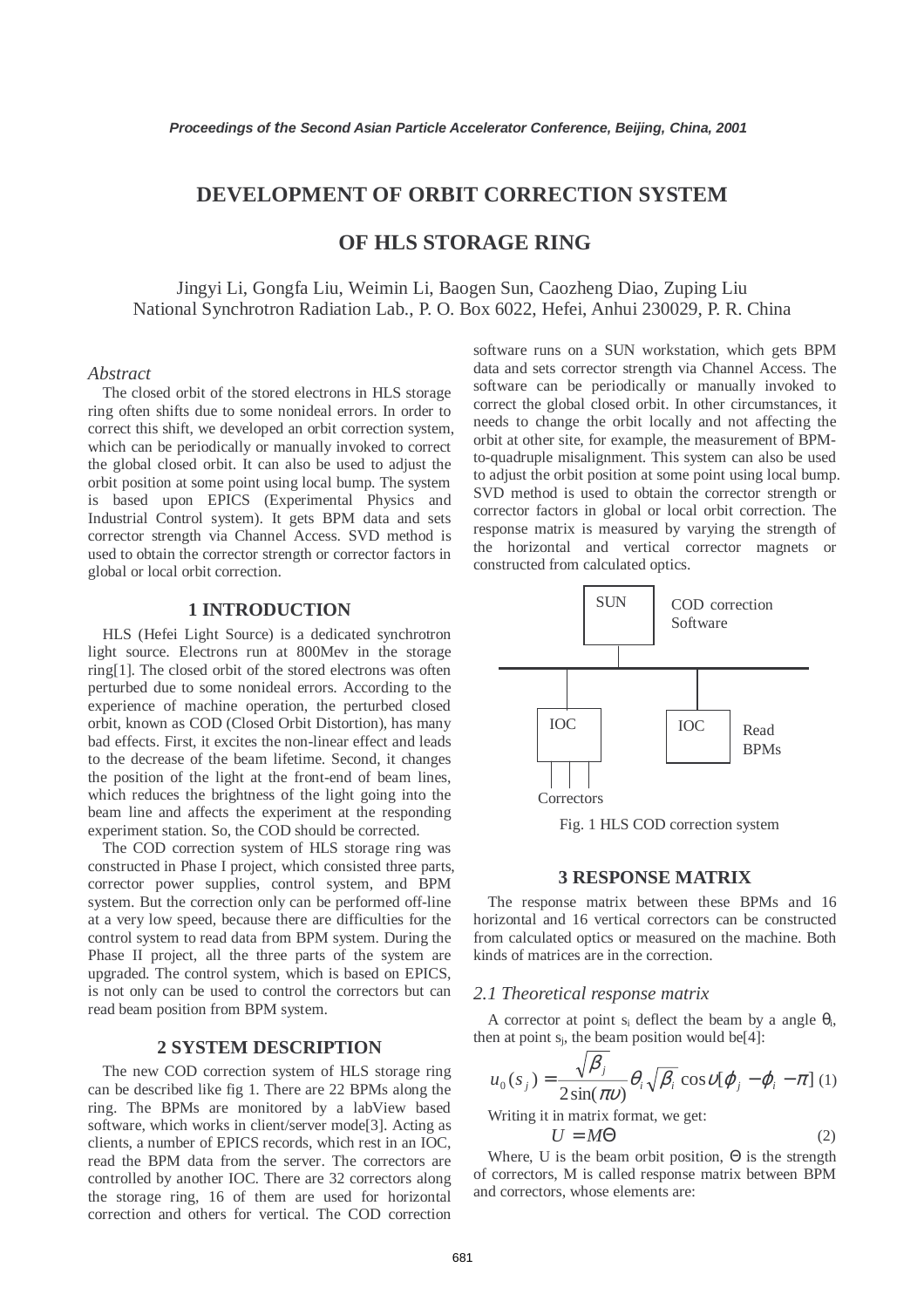$$
M_{ij} = \frac{\sqrt{\beta_i \beta_j}}{2 \sin(\pi \nu)} \cos \upsilon (\varphi_i - \varphi_j + \pi)
$$
 (3)

### *2.2 Measured Response Matrix*

The response matrix can also be measured by changing the strength of each corrector by a small amount and then measuring the resulting beam motion at all BPMs. In our case, the strength of each corrector is changed in 5 steps. For each step, the power supply of this corrector is changed 1.0 ampere. The measured matrix is used in horizontal correction and got good result.

#### *2.3 SVD method*

Solving equation (2), we get,

$$
\Theta = M^{-1}U\tag{4}
$$

In our case, M is a 22 by 16 matrix. Its inverse matrix can't be directly solved. According the SVD method, M can written as the product,  $M = U<sup>T</sup> W V$ , of three matrix[5]. Where W is an 22 by 16 diagonal matrix with non-negative diagonal elements called the *singular values*, U is 22 by 22 matrix with  $UU^{T}=1$ , and V is an 16 by 16 matrix with  $VV<sup>T</sup>=1$ . Then the pseudo-inverse matrix of M can be written as:

$$
M^{-1} = V^T W^{-1} U
$$
 (5)  
Where M<sup>-1</sup> is a 16 by 22 matrix.

## **3 LOCAL CORRECTION WITH BUMP**

There are some conditions that need steering the beam locally, for example, in the measurement of BPM-toquadruple misalignment. Local correction is based on three-correction local bump theory. The local bump is determined by the ratio of the strength of the three

correctors, which is 
$$
\frac{\sin \varphi_{23}}{\sqrt{\beta_1}} : -\frac{\sin \varphi_{13}}{\sqrt{\beta_2}} : \frac{\sin \varphi_{12}}{\sqrt{\beta_3}} [6].
$$

But on HLS storage ring, we can't get good bump with this ratio especially in horizontal plan, because there are some not known non-ideal errors. So we use the response matrix to construct the bump.

Let us suppose that we use three correctors c1, c2 and c3 to form a bump at the point of BPMs b1, b2. Now we must construct two matrices. The first, M1, is a 22 by 1 matrix, which corresponding to the column for corrector c1 in the response matrix but haven't the row corresponding to b1 and b2. Another, M2, is a 22 by 2 matrix, which corresponding to the columns for corrector c2 and c3 in the response matrix but haven't the row corresponding to b1 and b2. Let us further suppose that the strength of c1 is 1, so we can get the strength of c2 and c3 with the following equation,

$$
\begin{bmatrix} c2\\ c3 \end{bmatrix} = -M_2^{-1} M_1 I \tag{6}
$$

Where I is unit matrix. Equation (6) means that c1 with strength 1 change the closed orbit to  $M<sub>1</sub>I$  and corrected with c2 and c3 outside of the bump.

With this method, we get good result in both planes. Figure 2 and figure 3 shows the local bump in horizontal and vertical plane respectively.







Fig 3 Local Bump in vertical plane with corrector CQ2S, CQ3S and CQ6S

## **4 GLOBAL CORRECTION**

We use sddscontrollaw to do the global orbit correction, which is a SDDS-compliant EPICS tool developed at APS and based upon the integral control equation described as[7]:

$$
U_n = U_{n-1} - K X_n \tag{7}
$$

The quantity  $X_n$  is the vector of measured BPM data at step n.  $U_n$  is the corrector strength at step n. K is the inverse response matrix plus a gain number. We get a good result in vertical plane. Figure 3 shows the closed orbit before correction. Figure 4 shows the closed orbit after correction. The standard deviation is reduced from 1.366 to 0.034. The maximum orbit deviation is reduced from 3.419mm to 0.079mm.